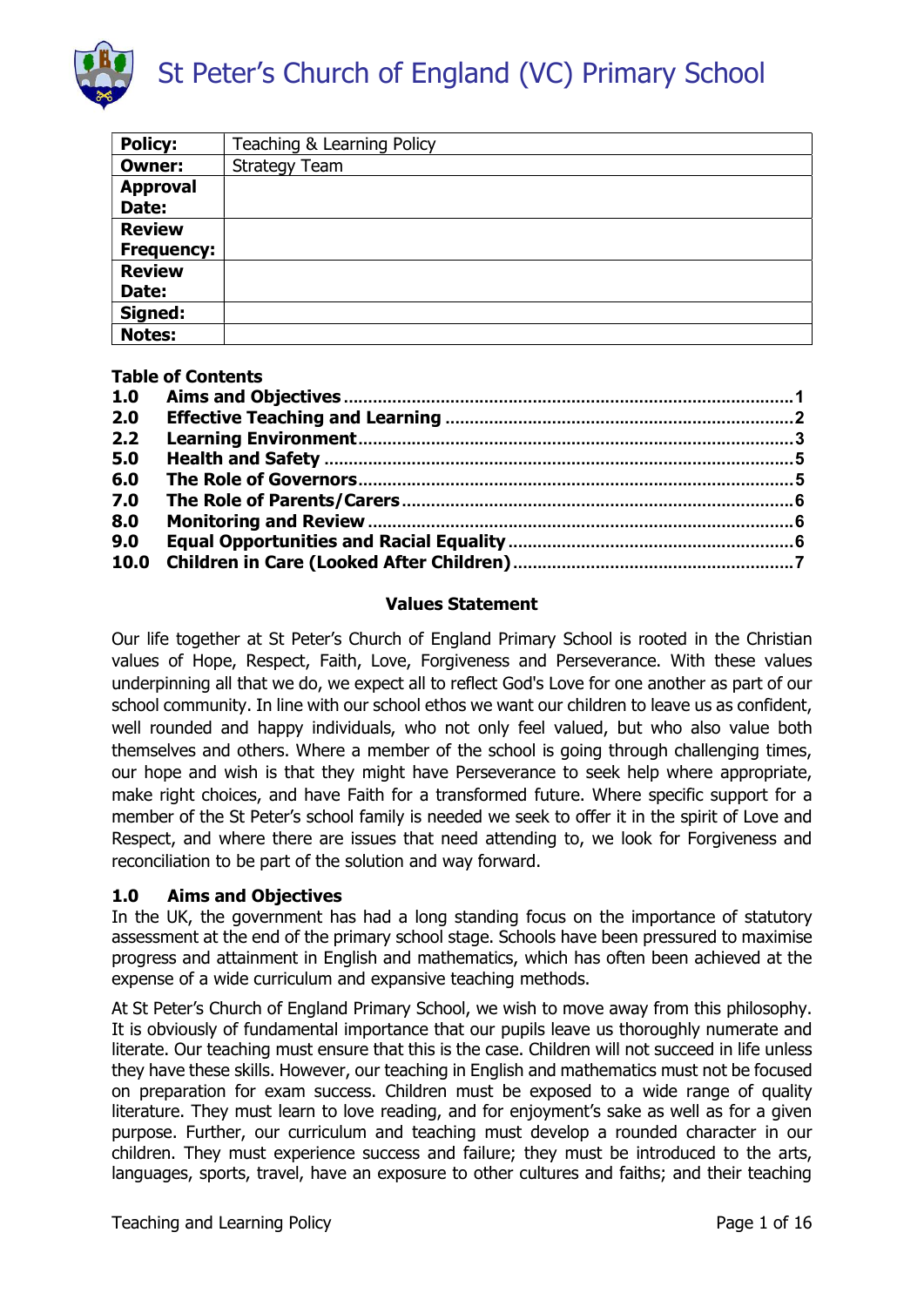

must be delivered in a variety of means by teachers who are allowed sufficient freedom to use their own strengths and knowledge to enhance the lessons they deliver.

Through our teaching we will:

- Provide pupils with opportunities to develop the personal and social skills which they will require through life.
- Address pupils' emotional, physical and learning needs.
- Involve pupils in their learning.
- Provide equality of opportunity for pupils to access the curriculum.
- Provide pupils with tasks and responsibilities to gain confidence and self worth.
- Seek, consider and respect pupils' views.

Through our teaching we aim to:

- Enable children to achieve their full academic potential by becoming confident, resourceful, Enquiring and independent learners;
- Foster children's self-esteem and help them build positive relationships with other people;
- Develop children's self-respect and encourage children to respect the ideas, attitudes, values and feelings of others;
- Show respect for all cultures and, in so doing, to promote positive attitudes towards other people;
- Enable children to understand their community and help them feel valued as part of this community;
- Help children grow into reliable, independent and positive citizens.

# 2.0 Effective Teaching and Learning

Good quality teaching is the single most important factor in determining the educational advancement of our children. Even if we have the most effective policies and procedures possible, and the best resourced classes, our children's progress will be severely limited if their teachers are not effective. Our priority is to ensure that teaching is as good as it can possibly be.

In order to achieve this goal it is fundamentally important that our school operates as a supportive, encouraging and respectful environment. This does not just automatically focus on our staff members doing all that they can to foster the most positive relationships possible with our children, although this is of course of crucial importance, but it means all of our community, staff, children, governors and parents all interacting with mutual respect. "Effective learning is developed in relationships between staff, children and peers rather than the individual child" (Blatchford et al, 2010)

#### 2.1 Teaching Style

Teachers will deliver their lessons in whatever means that will excite and stimulate both them and the children. They will employ a range of approaches to do so. Children learn in many different ways and we must vary the manner by which teaching and learning occurs in order to allow all children an opportunity to learn in a way which best suits them. Altering the techniques we employ for teaching and learning also stimulates us as teachers, and ensures that we do not become one dimensional in our approach.

In some cases, the lessons will be stand alone and will address a specific need. For certain situations, these lessons may even be intervention type delivered to a small target group. On other occasions the lessons will be ongoing and may be focused on exploring and developing a character trait amongst the children.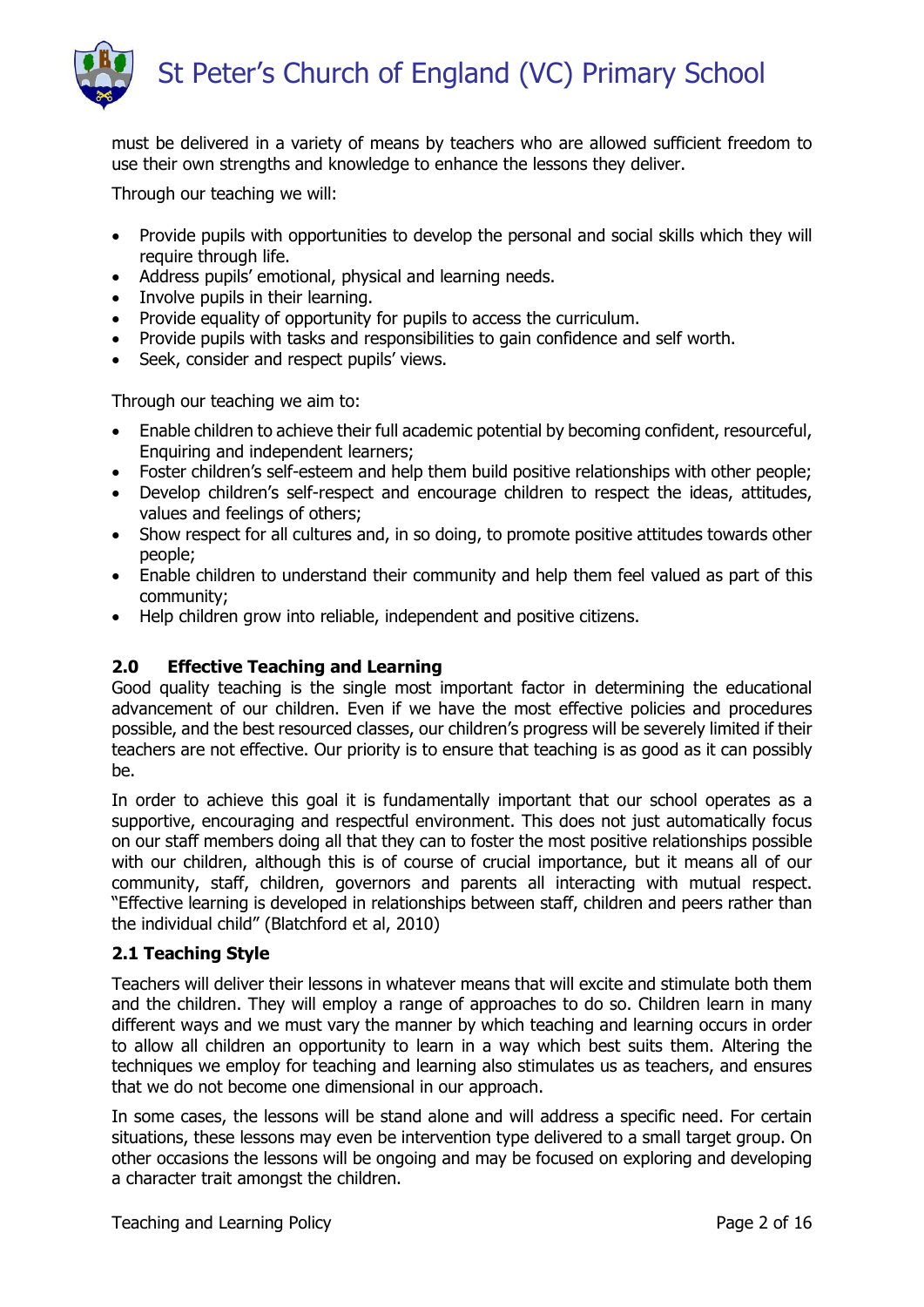

Hence, teachers will plan learning activities which include:

- Investigation, research and problem solving;
- Whole-classwork, group work, paired work and independent study;
- Use of the computer and technology;
- Fieldwork and visits to places of educational or social/emotional interest;
- Debates, role-plays and oral presentations;
- Designing and construction;
- Physical participation, competition and performance.

# 2.2 Learning Environment

Teachers will arrange their classrooms as they see fit. They will organise their room according to the size and needs of the children in that particular cohort and in relation to the style of teaching they wish to employ. The arrangements may be altered from lesson to lesson so that the teacher can employ a range of teaching styles. It may also be the case that the classroom organisation is changed more radically from year to year to suit the particular needs of different cohorts of children.

Teachers create and maintain an organised, welcoming and stimulating environment for their children to work in. They change displays at least every other term, to ensure that the classroom reflects the topics studied by the children. They also ensure that all children have the opportunity to display their best work at some time during the year. The classrooms will contain displays which promote mathematics, English and RE. The teachers are free to display any other topic areas they so wish.

There are some agreed areas of focus for the classes. Each classroom will have a reflection area which the children will be able to use freely during the day – when there is appropriate supervision. Within the limitations of the classrooms, the reflection area will contain an object which will allow the children to focus and an area where they can do so. Each class will also contain an age appropriate system by which children can let their teachers know of any concerns they have.

All classrooms are organised and run in a way which promotes independence amongst children. We create a stimulating environment in order to set a climate for learning; but also one which promotes independent use of resources and high-quality work by the children. This includes having a range of appropriate, accessible and labelled resources available from which children can select materials suitable to the task in hand. Children know where materials are kept and the rules about their access and use.

#### 2.3 Planning

Effective teaching builds on prior learning. Teachers must know what the next steps are which children need to learn in order to progress. The school has detailed skills progressions for every subject, in every year group. These set out the skills which our children need to develop in every area. Teachers must identify where their children are in terms of the skills we need them to develop. It may be the case that some children need to cover skills and knowledge which are outside the age appropriate curriculum. For some children this will include giving due regard to individual targets.

#### 2.4 Assessment for Learning

Teachers will also use all manner of Assessment for Learning (A4L) techniques, particularly during the lesson itself, in order to determine how effective the lesson(s) has been in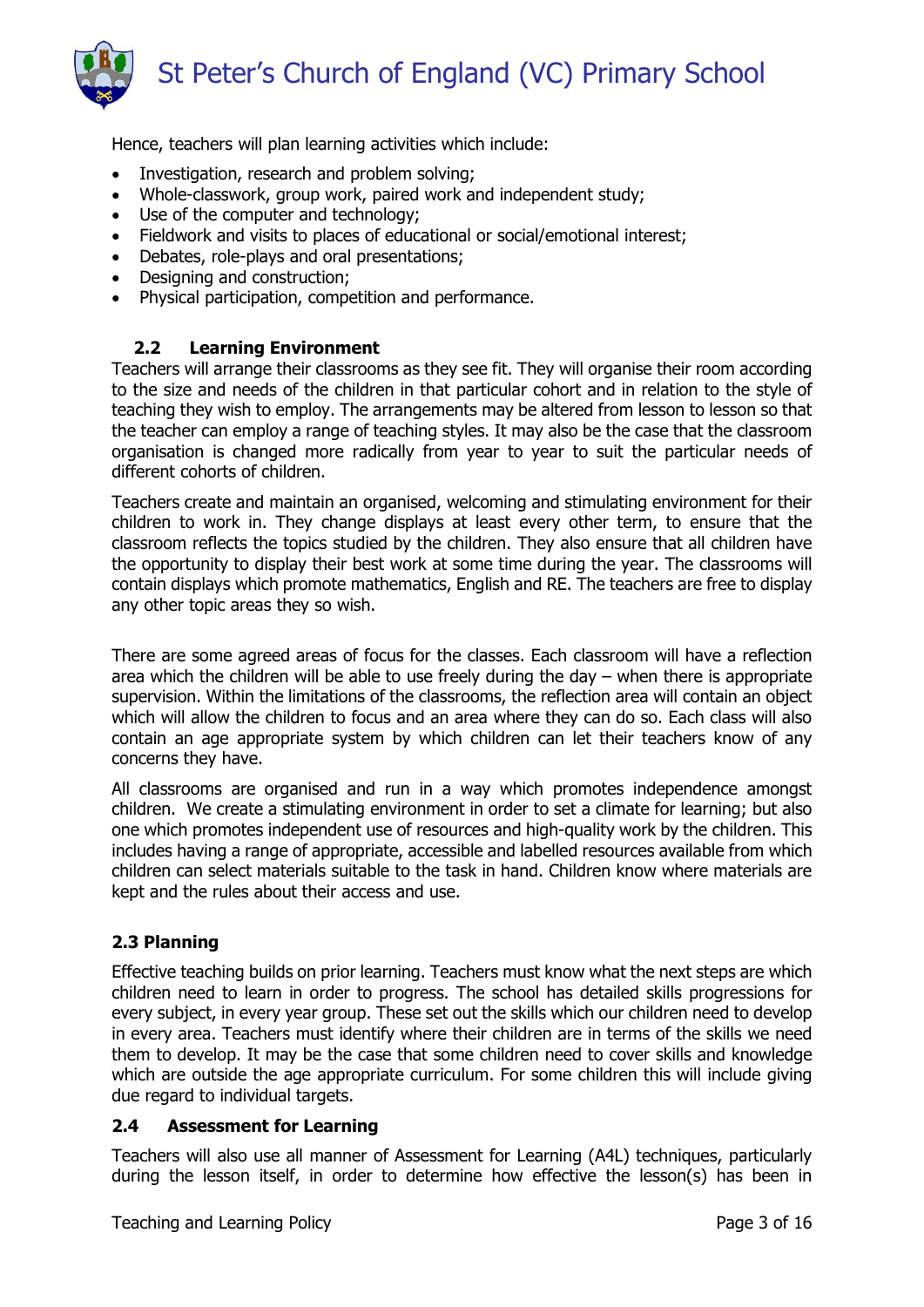

addressing the children's educational needs. Details of the A4L information are recorded in the day books as necessary. They will use the information gathered to plan subsequent lessons and to amend what has already been planned. Comprehensive details of assessment procedures are set out in a separate policy, as are those for marking and feedback procedures.

## 2.5 Differentiation

Teachers may need to plan and prepare differentiated lessons and banks of lessons to address the range of identified needs. Teachers cannot plan, prepare and deliver highly differentiated lessons for every lesson in every subject. They do not have the time and resources to do so. However, they should differentiate their teaching as much as is possible as often as possible. Within the time constraints which limit our ability to do so, we naturally have to prioritise differentiation in the core areas which are fundamental to the success of our pupils –such as reading, writing, speaking and listening. This will be especially pertinent for those children who are significantly above or below the expected age appropriate norm; so that neither group become disenchanted with learning and subsequently demonstrate disruptive behaviour.

## 2.5 Use of Teaching Assistants

Aside from Year R and those TAs who are supporting individual children with more complex needs, we generally deploy our TAs to provide targeted support as identified on the class provision maps. Some year groups do receive a relatively small amount of general TA support time. However this should also be used in a targeted approach to support specific learning needs for specific children. We do not deploy TAs to provide general classroom support for teachers as the budget does not allow this.

In whatever way their teaching is supported by a TA, teachers will always ensure that their colleague is fully aware of the planning for the lesson, or what is outlined on a provision map or personal plan, and what they are aiming to achieve with regard to their particular support. The TA will have full access to all class records. Subsequent to any lesson or intervention, the teacher will liaise with the TA so that they are fully aware of the effectiveness of the intervention and what next steps are required.

#### 2.6 Use of Information Technology

The school has a bank of laptop computers and tablets. These can be used for teaching both computing and for supporting the teaching of other subject areas.

#### 2.7 Curriculum Enrichment and Extension

Teachers are encouraged to enrich the education of our children in every way possible. This can be as simple as abandoning the planned activities for the day in the event of snowfall, and instead having the children complete any appropriate activities which take advantage of the unplanned opportunity to develop their sensory experiences. It may involve teachers deciding that such events as a general election provide an opportunity for extending age appropriate learning away from the set curriculum – and it is encouraged for this to happen. At the far end of the scale, it can involve highly planned and organised offsite trips, which may include experiences on continental Europe.

The school provides teachers with a clearly defined curriculum. It is the teacher's responsibility to use this curriculum for a majority of lessons, in order to deliver the education required. However, they should also take opportunities to divert from the planned curriculum when doing so will provide a valuable educational experience for our pupils. Doing so will also ensure that they maintain their creativity in identifying and exploiting learning opportunities which present themselves.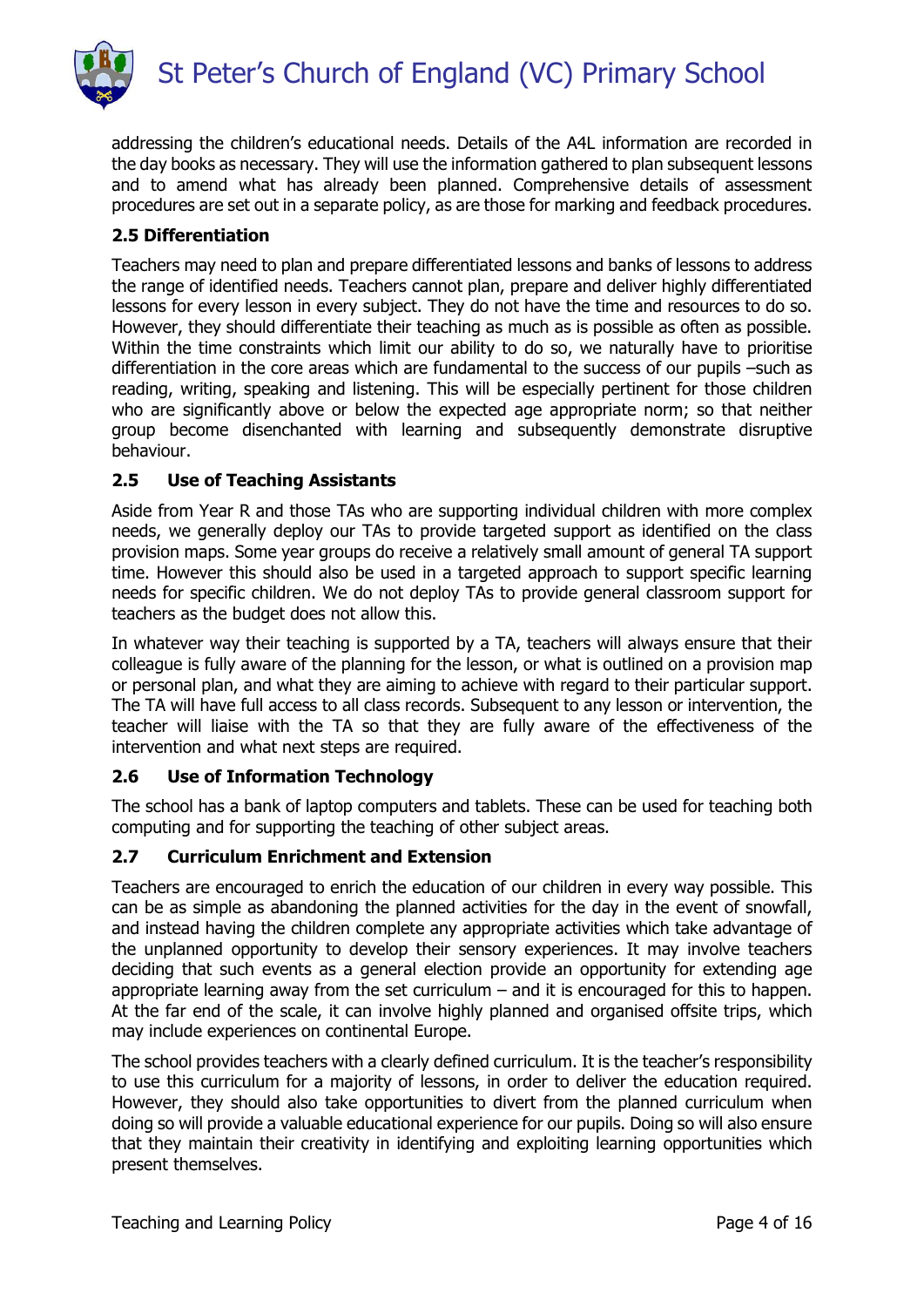

Further, teachers are encouraged to take any and every opportunity to enrich the set curriculum by delivering learning experiences which are away from the norm. This may be in the form of visitors or visits which may take place physically or through the use of IT. We wish to provide our children with a highly enriched and rounded curriculum, which in turn allows them to develop as fully rounded and confident individuals. This will only be the case if our curriculum and teaching provide them with such.

## 2.8 Timetables – allocations for subjects

Teachers are required to draw up timetables for their class. They should use DfE guidelines relating to the time allocation for specific subjects when they do so. It is not expected that teachers will adhere to the timetables strictly. Further, over the course of the academic year 2018-19, we will be reviewing our curriculum, the time allocation for subjects, and the manner in which we plan our class timetables. Hence teachers have the freedom to plan for the delivery of the curriculum in the manner which suits them best. This may involve extended periods or even days/weeks for targeting certain subject areas as opposed to the more traditional process of teaching in smaller segmented blocks for individual lessons over the course of a week.

## 3.0 Codes of Conduct

We set and agree with children the class code of conduct. We expect all children to comply with these rules that we jointly devise to promote the best learning opportunities for all. We praise children for their efforts and, by so doing, we help to build positive attitudes towards school and learning in general. We insist on good order and behaviour at all times. When children misbehave we follow the guidelines for sanctions as outlined in our school behaviour policy.

#### 4.0 Health and Safety

Teachers will satisfy their duties as loco parentis and do all that can be expected to maintain the health and safety of their pupils. When we plan to take children out of school, we always inform parents and obtain their permission if the visit is outside of the local area. (A local visits form is completed upon joining St Peter C of E Primary School and gives consent for pupils to be taken off site within the vicinity.) School visits are planned in line with the Educational visits policy.

Teachers must follow school policy and either be in class ready to receive pupils, or collect them when required from a pre determined point, as well as deliver them for collection when required, such as at the end of the day. Children will never be left unsupervised in a situation or for a period of time where they are subsequently put at risk

#### 5.0 The Role of Governors

Our governors determine, support, monitor and review the school policies on teaching and learning. In particular they:

- support the use of appropriate teaching strategies by allocating resources effectively;
- ensure that the school buildings and premises are best used to support successful teaching and learning;
- monitor teaching strategies in the light of health and safety regulations:
- monitor how effective teaching and learning strategies are in terms of raising pupil attainment;
- ensure that staff development and performance management policies promote good quality teaching;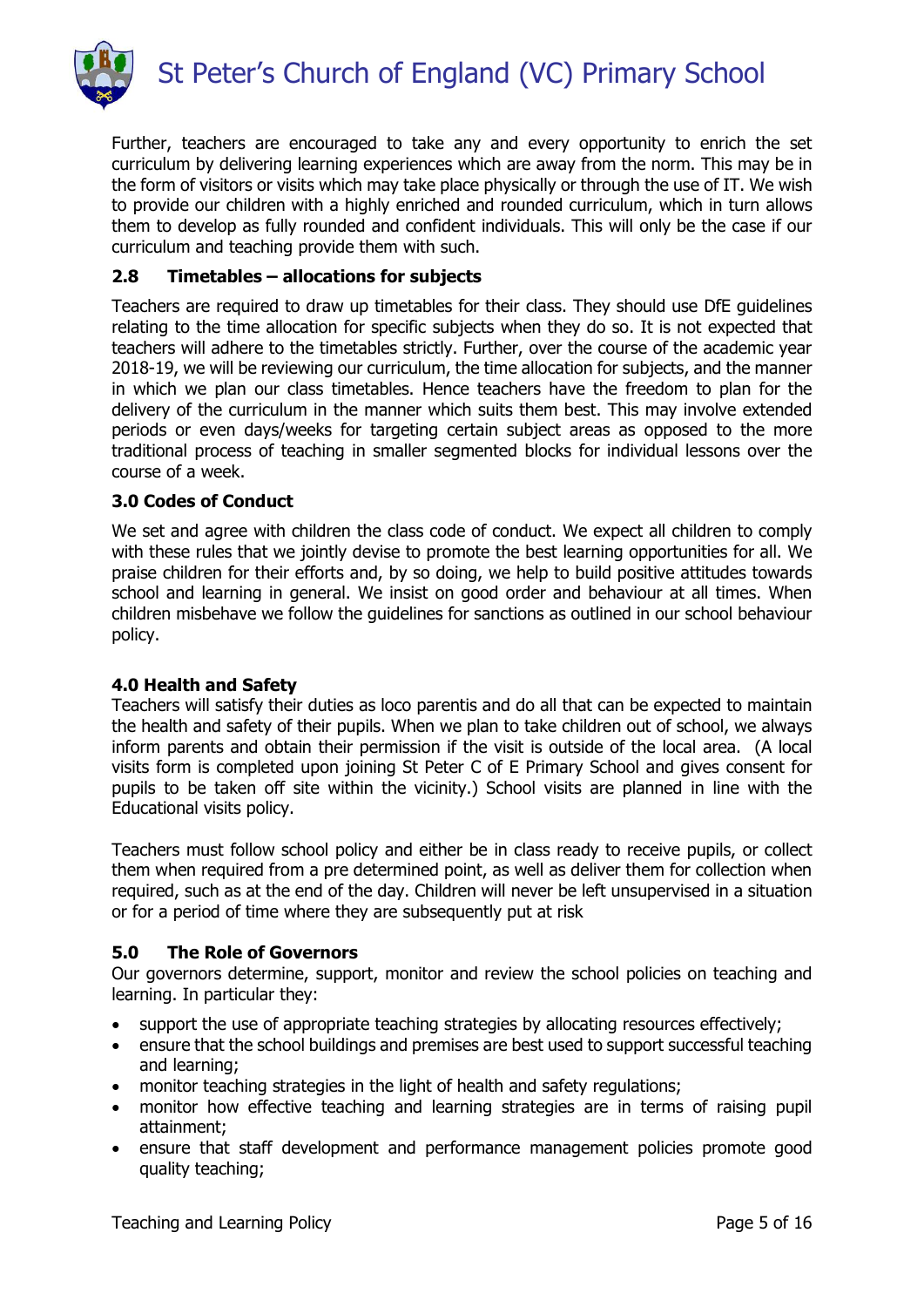St Peter's Church of England (VC) Primary School



 monitor the effectiveness of the school's teaching and learning policies through the school self-review processes. This will include reports received as part of the monitoring of the school improvement plan.

# 6.0 The Role of Parents/Carers

We believe that parents/carers have a fundamental role to play in helping children to learn. We endeavour to inform parents / carers about what and how their children are learning by:

- ensuring curriculum information is up to date and available to all parents. This information is available on the school website and updated at the start of new topics. (Paper copies are available on request.)
- sending regular reports to parents/carers in which we explain the attainment of their child and the effort at which they are working at for different subjects. In the detailed midyear report, we also give clear guidance as to how their child can improve further;
- updating the school website with useful information and links to other websites which we feel may be helpful to parents in supporting their children.
- explaining to parents/carers how they can support their children with homework. We suggest, for example, regular shared reading with very young children, and support for older children with their projects and investigative work.

We believe that parents/carers have the responsibility to support their children and the school in implementing school policies. We would like parents/carers to:

- ensure that their child has the best attendance record possible;
- ensure that their child is equipped for school with the correct uniform and PE kit;
- do their best to keep their child healthy and fit to attend school;
- inform school if there are matters outside of school that are likely to affect a child's performance or behaviour at school;
- promote a positive attitude towards school and learning in general;
- fulfil the requirements set out in the home/school agreement.

#### 7.0 Monitoring and Review

We are aware of the need to review the school teaching and learning policy regularly so that we can take account of new initiatives, changes in the curriculum, developments in technology or changes to the physical environment of the school.

#### 8.0 Equal Opportunities and Racial Equality

All school policies have an explicit aim of promoting race equality and will be reviewed in terms of their contribution and effectiveness in achieving this aim. St Peter's C of E School provides a broad and balanced curriculum for all pupils. Please refer to our Equality Policy. The school accepts the three principles in the statutory inclusion statement for the National Curriculum:

- Setting suitable learning challenges for all pupils
- Responding to pupils' diverse learning needs
- Overcoming potential barriers to learning and assessment for individuals and groups of pupils

We recognise that citizenship presents opportunities for encouraging respect for diversity. Our curriculum co-ordinators are responsible for ensuring their subject programmes/schemes of work raise awareness of multi-cultural issues and challenge stereotypical views of different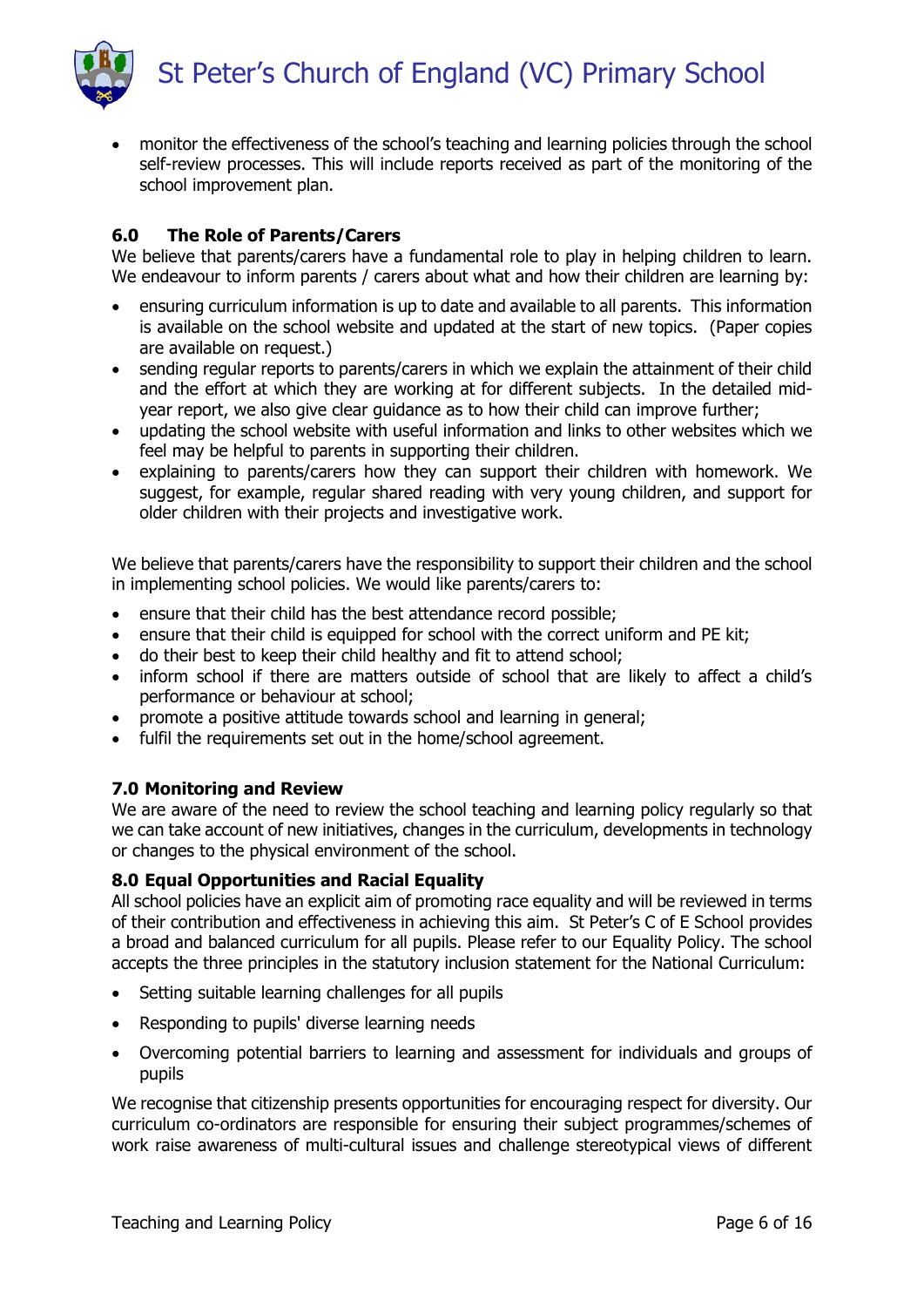

racial groups and nomadic communities. In the purchase of resources, our curriculum co-ordinators will ensure that materials reflect and celebrate ethnic and cultural diversity.

#### 9.0 Children in Care (Looked After Children)

As for all our pupils, St Peter's C of E Primary School is committed to helping all Children in Care (CIC) (Looked After Children) to achieve the highest standards they can. Staff are aware that CIC can be at risk of underachieving at school because they have experienced disruption to their family life and education. Some may have low expectations, poor emotional and psychological health and a lack of family support. Please refer to our Looked After Children Policy.

# Subject Specific Appendices

# **Literacy**

#### Power of Reading

Teaching and Learning Policy **Page 7 of 16** Page 7 of 16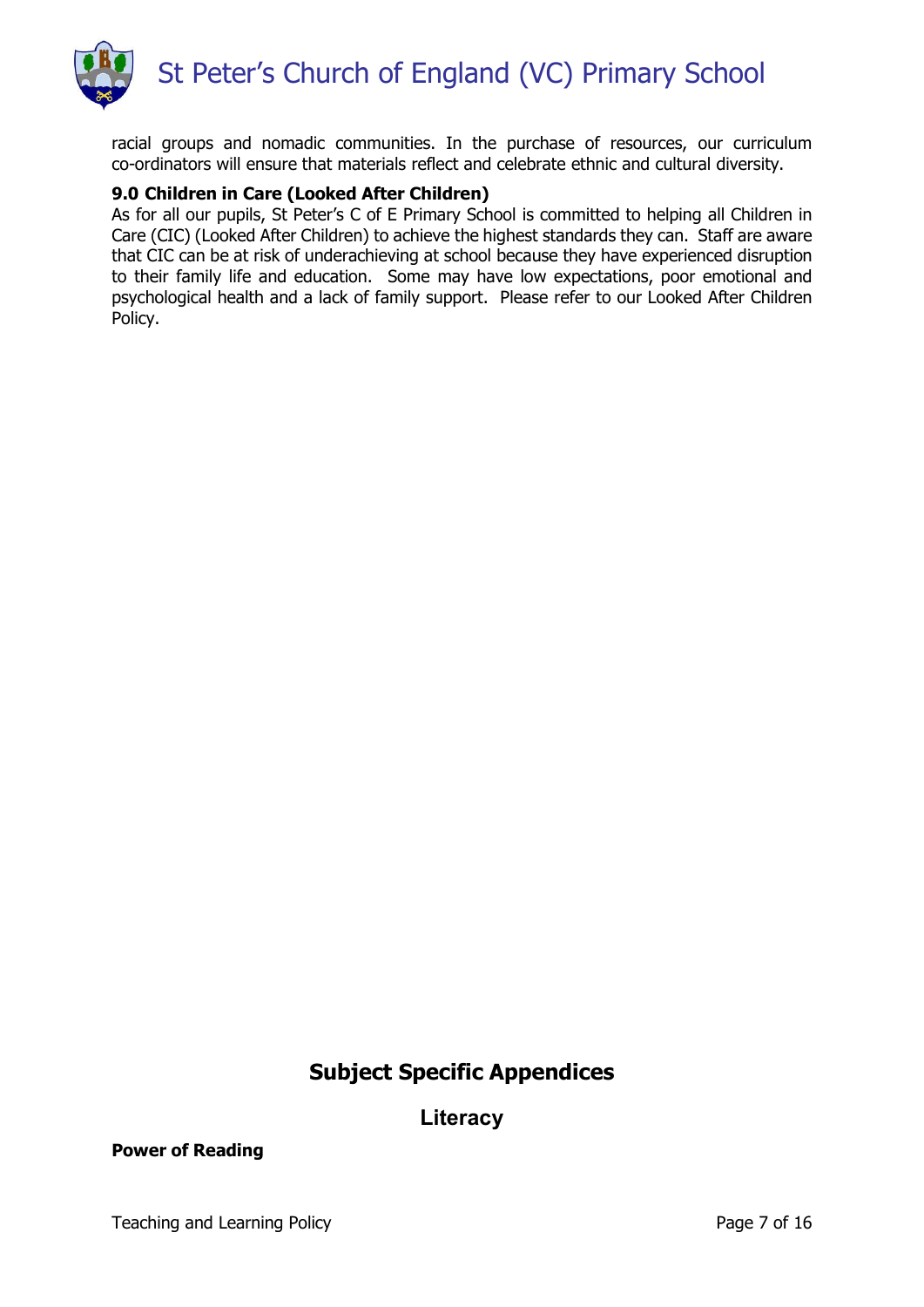

St Peter's Primary has recently made changes to its English curriculum with the support of an English consultant. We follow the 'Power of Reading' scheme, an essential element of which is focusing all teaching on whole, high quality texts that have been selected by the Centre for Literacy in Primary Education. Writing opportunities and reading comprehension tasks come from these books, with the book's content inspiring which writing genres are taught and their content. Teaching sequences for all books are provided via the CLPE website, which all teachers have access to, but teachers are encouraged to use their own creativity when planning teaching too.

Where it is sensible to do so, the teaching of reading and grammar may come from these texts also, but there will be times when the teaching of a particular reading objective, for example, requires different teaching materials. Teachers are encouraged to make full use of the school's resources such as the school library, No Nonsense Spelling and Grammar books and computing resources to ensure high quality effective teaching that ensures all objectives are delivered effectively. Full details of our available teaching resources and schemes that should be used are kept in the English subject lead file, and actual resources are stored in the English folder on the K Drive. Teachers are welcome and encouraged to browse and use these, and add anything they come across that may be useful after checking this with the subject lead.

## Planning

The Power of Reading books used in each term should be shown on your long term plan or yearly overview. Medium term plans are then completed each term on the agreed format showing the objectives that will be covered in each area of English teaching and a brief summary of the key activities that are planned to deliver these objectives. Weekly plans then give the detail of daily lessons, objectives and teaching activities. Teachers should, at the end of a term or shortly after, revise and update their medium term plans to reflect any changes to objectives or activities that took place, as well as to reflect on the success of these and note better alternatives for the next year.

#### **Timetabling**

Teachers are encouraged to be creative with timetabling lessons, and this will be dependent on the age and needs of their classes. Lessons may be daily, or for older children blocked so a morning is spent on English followed by a similar arrangement the next day for maths, for example. This may be particularly suitable for extended writing and editing tasks.

Suitable time should be allocated to the teaching of reading, writing, spelling and grammar. While this will normally be some of each area taking place weekly, it may be suitable to block, for example, a week of reading lessons or a week of primarily writing so that time can be given to skills consolidation. Over a term the allocated time for each area will average out to the equivalent of a lesson weekly.

Teachers have flexibility over how reading is taught. In younger classes, the emphasis is likely to be on word reading skills and differentiated groups being read with in a short session (a traditional 'guided reading' approach) may be more appropriate. However, as children move into Key Stage 2 the focus shifts to comprehension and lessons should reflect this and be taught as a whole class activity. Differentiation will still be necessary and can be achieved through the text used, complexity of questions given and teacher support for struggling learners. A minority of pupils may still require a greater focus on word reading, perhaps with individual reading during a lesson instead of comprehension work.

#### Spelling and phonics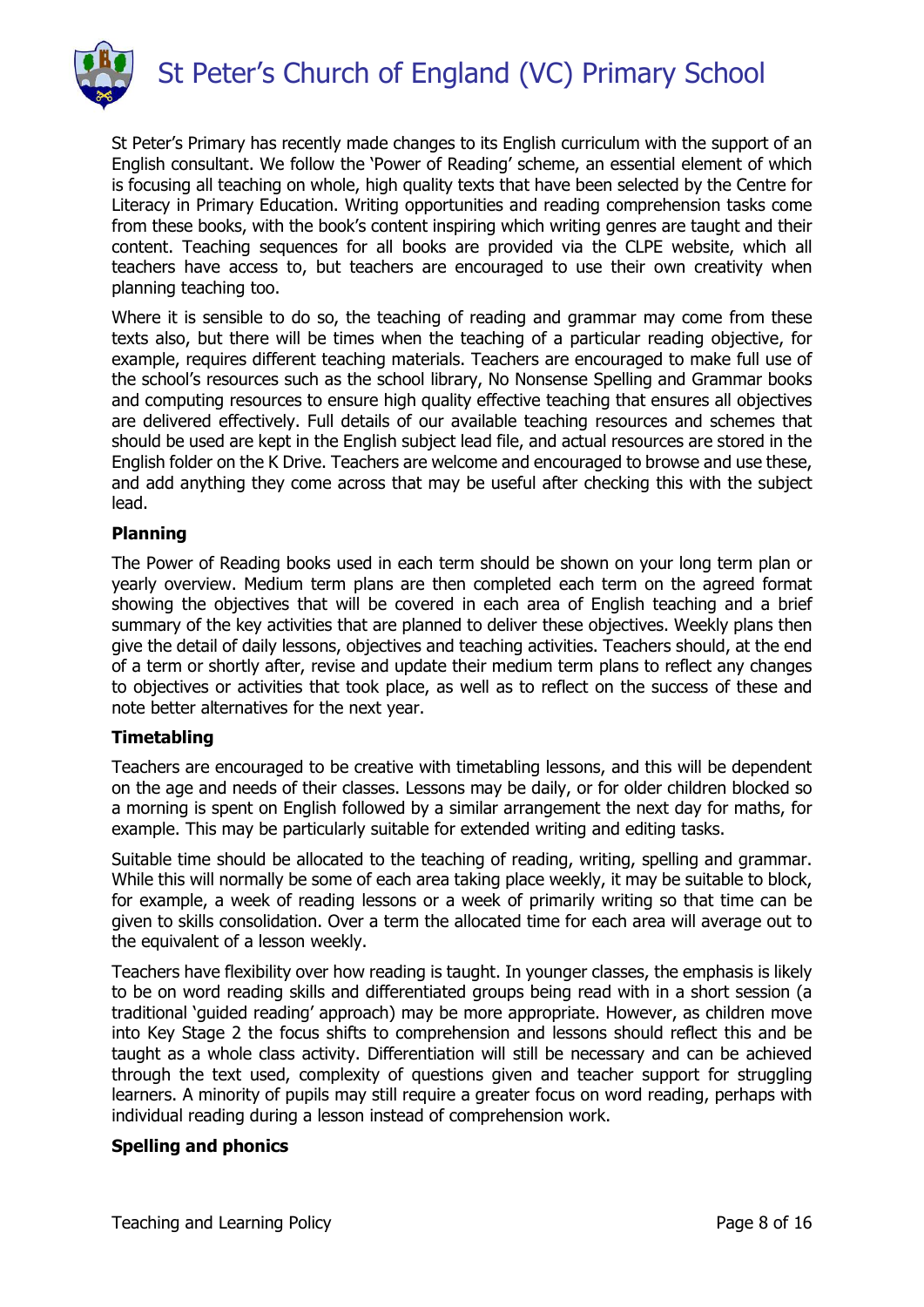

In addition to spelling teaching, ten minutes of spelling practice should be timetabled daily. This is to enable children to practise and consolidate their learning and recognise spelling as necessary to their writing. Daily activities may be games, spot-check tests of previously taught words or spelling rules, puzzles or may be combined with sentence work.

Phonics is taught daily in Reception and Year 1, through Read Write Inc. In Reception the whole class is taught together with appropriate differentiation during activities. In Year 1, phonics is taught in differentiated small groups according to children's ability. In Year 1 this is complemented by daily spelling practice focusing on spelling rules and common exception words.

#### Extended writing

Lessons should be a balanced combination of the teaching of English reading and writing skills, modelled and shared work to demonstrate these skills being used and time for children to use their skills independently. With this in mind, children should be completing a piece of extended writing on a weekly basis. This may be in English or in another subject such as History or RE. It may be the culmination of several lessons focused on practising a genre or grammatical skill, or it may be a chance to revisit previously taught genres.

The definition of 'extended' will clearly vary from class to class, and even within the same class. This does not mean each child is expected to complete a very lengthy piece of work but it ensures every child has the opportunity to practise writing for a range of purposes and increase their stamina for writing. It also provides staff ample opportunities for ongoing assessment of writing skills and identify future planning needs.

Examples of 'extended' tasks may include: character or setting descriptions; a pupil's predictions or reflections on a book; diary entries as a character; letters in role; writing an event from another character's point of view; lists of questions around a topic, as well as more lengthy 'big write' style pieces such as a full story, non-chronological report on a researched topic etc.

Whether extended writing is independent or guided/modelled, or drafted and edited or treated as a one off, is left to individual teachers to decide. Not every piece has to be drafted and edited and some children will benefit from having more teacher input and guidance.

#### **Displays**

Each class should have an English display board; the size will depend on the size of the space. This should not be a traditional display of finished work but should be treated as a working wall, to temporarily display key vocabulary, shared or modelled writing and anything else that may be a helpful reminder for pupils during their independent work. As such, it will change more frequently than a display of finished work, but the content of the working wall is not expected to be backed or otherwise prepared for display, so should not be time consuming for teachers to do. Children should be encouraged to add their own ideas and materials to the working wall. Flip chart paper is available for each class. Scrap paper and large post-its may also be used for the working wall.

If teachers have sufficient space and wish to do so they may also have a more traditional English display showing finished work (this may also be outside your room, such as Year 5 using the corridor display), and/or more attractive display materials that aid learning such as punctuation posters. Mr Holditch's writing board in the hall also allows children the chance to display published work. However, each class must have a working wall as a minimum.

#### Library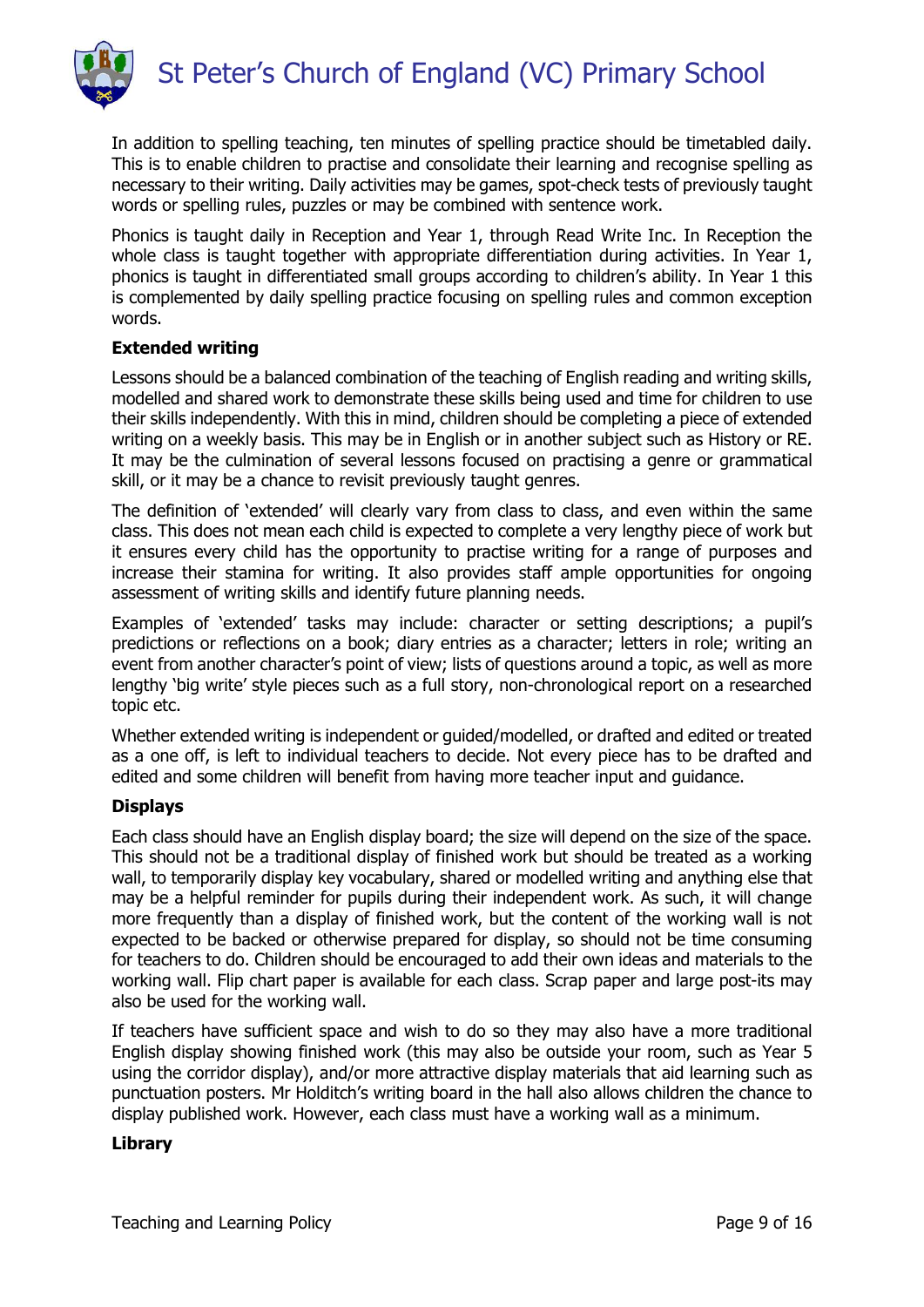

The school has developed a new library for use by children, which will be available for use in January 2019. Each class has a timetabled session in the library weekly where they may choose a book to take home and return the following week. Each class teacher has a record book into which they record which book each child has taken and when that book is returned. Children may not select another book until they have returned their previous one.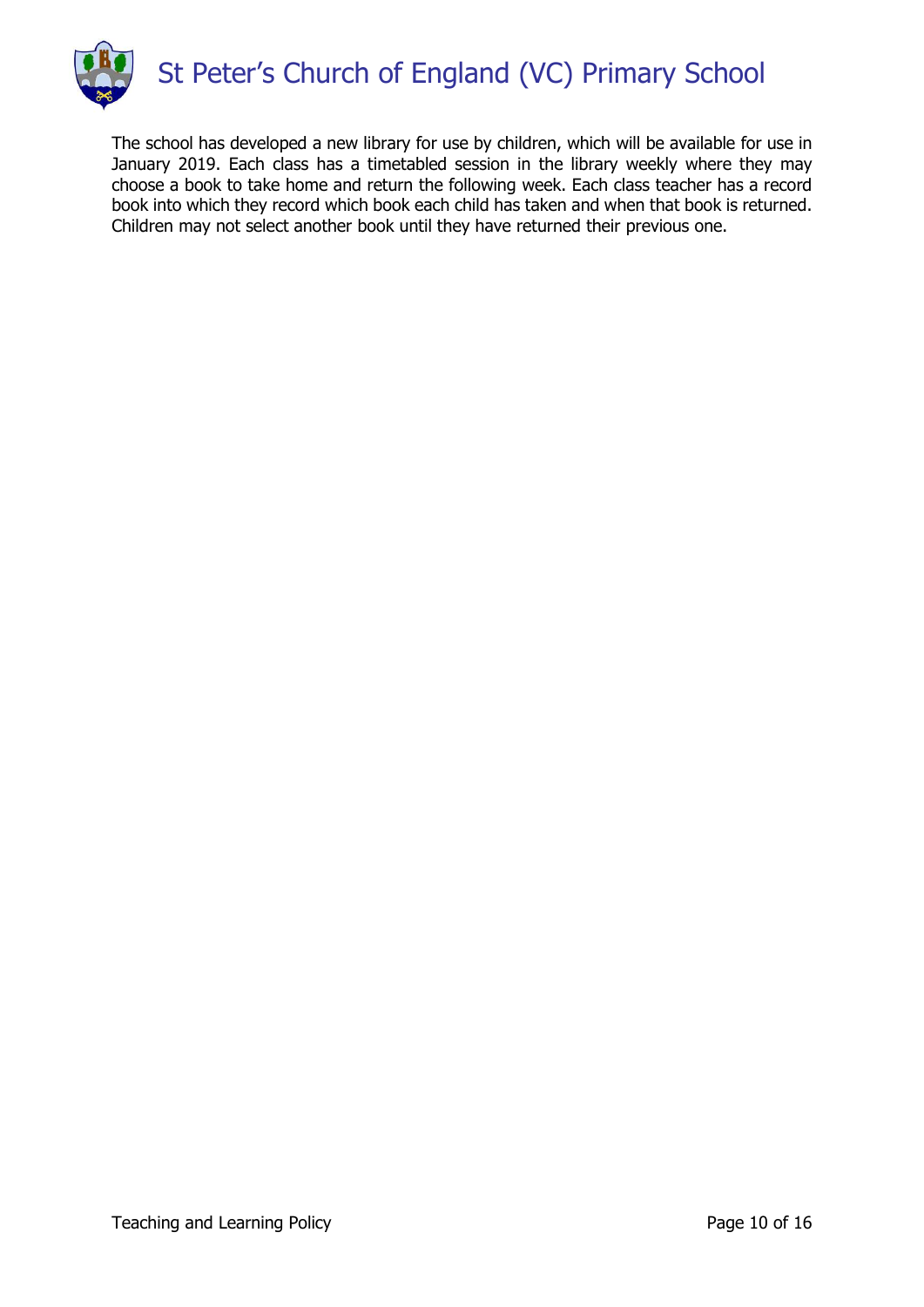St Peter's Church of England (VC) Primary School



# Maths

## Teaching and Learning

#### Key stages 1 and 2

The teaching and learning of mathematics in years 1-6 is delivered using Maths Mastery Teaching Approaches. A significant amount of time is devoted to developing key number concepts each year. This ensures students build their fluency as number sense will affect their success in other areas of mathematics. Students who are successful with number are much more confident mathematicians.

The children are taught within their mixed ability class year groups, except where special provision is required to meet specific needs.

#### Foundation Stage

The programme of study for Foundation stage is set out in the EYFS Framework, and although the lesson structure may vary from Key Stages 1 and 2, many key mastery maths techniques are employed during the teaching and learning of mathematics at this early stage.

#### Maths Mastery Approach Overview

The Department for Education (DfE), The National Centre for Excellence in the Teaching of Mathematics (NCETM) and Ofsted, have all emphasised the value of the pedagogical (how the subject is taught) and discovery learning nature of Mastery Teaching Approaches; often referred to as Singapore Maths.

Mastery Approach maths lessons always follow the same consistent format. This consistent structure allows the teacher more time to plan the delivery of the lesson rather than creating new content. Pupils benefit from learning maths in a consistent way across the school, regardless of who is teaching that day.

The approach has been tried and tested over the last 30 years and is based on recommendations from notable experts such as Jerome Bruner, Richard Skemp, Jean Piaget, Lev Vygotsky and Zoltan Dienes. Singapore has become a "laboratory of maths teaching" which has seen them rise to the top of the international rankings for TIMSS (Trends in International Mathematics and Science Study) and PISA (Programme for International Student Assessment) for mathematics.

# Key features of the Mastery Approach (NCETM)

#### Curriculum design

A detailed, structured curriculum is mapped out across all phases, ensuring continuity and supporting transition. Effective mastery curricula in mathematics are designed in relatively small carefully sequenced steps, which must each be mastered before pupils move to the next stage. Fundamental skills and knowledge are secured first. This often entails focusing on curriculum content in considerable depth at early stages.

#### Teaching resources

A coherent programme of high quality curriculum materials is used to support classroom teaching. Concrete and pictorial representations of mathematics are chosen carefully to help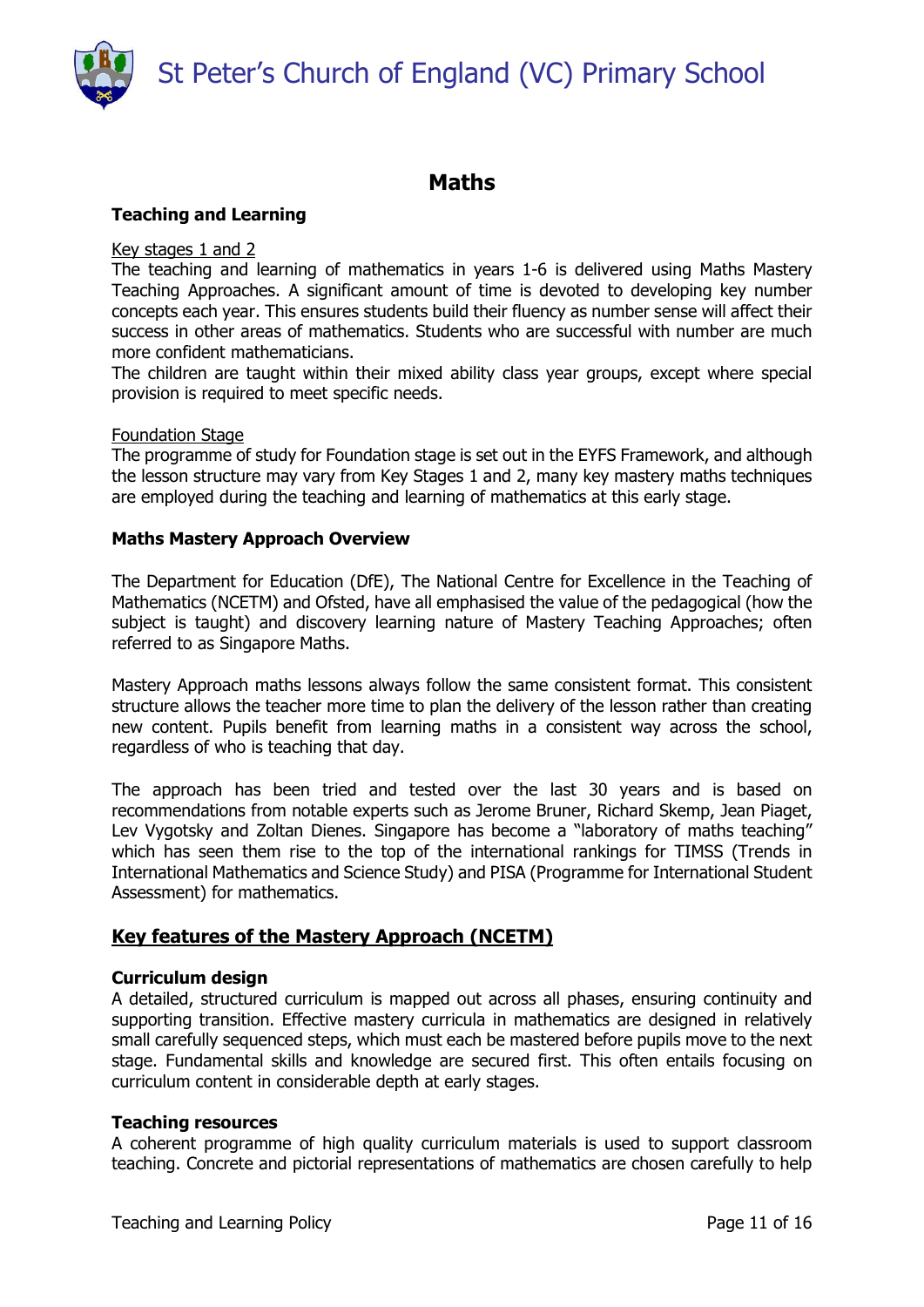

build procedural and conceptual knowledge together. Exercises are structured with great care to build deep conceptual knowledge alongside developing procedural fluency.

The focus is on the development of deep structural knowledge and the ability to make connections. Making connections in mathematics deepens knowledge of concepts and procedures, ensures what is learnt is sustained over time, and cuts down the time required to assimilate and master later concepts and techniques.

One medium for coherent curriculum materials is high quality textbooks. These have the additional advantage that pupils also use them to return to topics studied, for consolidation and for revision.

#### Lesson design

Lessons are crafted with similar care and are often perfected over time with input from other teachers, drawing on evidence from observations of pupils in class. Lesson approaches (lesson plans/guides) set out in detail; well-tested methods to teach a given mathematical topic. They include a variety of representations needed to introduce and explore a concept effectively and also set out related teacher explanations and questions to pupils.

#### Teaching methods

In highly successful systems, teachers are clear that their role is to teach in a precise way which makes it possible for all pupils to engage successfully with tasks at the expected level of challenge. Pupils work on the same tasks and engage in common discussions. Concepts are often explored together to make mathematical relationships explicit and strengthen pupils' understanding of mathematical connectivity.

Precise questioning during lessons ensures that pupils develop fluent technical proficiency and think deeply about the underpinning mathematical concepts. There is no prioritisation between technical proficiency and conceptual understanding; in successful classrooms these two key aspects of mathematical learning are developed in parallel.

## Pupil support and differentiation

Taking a mastery approach, differentiation occurs in the support and intervention provided to different pupils, not in the topics taught, particularly at earlier stages. There is no differentiation in content taught, but the questioning and scaffolding individual pupils receive in class as they work through problems will differ, with higher attainders challenged through more demanding problems which deepen their knowledge of the same content. Pupils' difficulties and misconceptions are identified through immediate formative assessment and addressed with rapid intervention – commonly through individual or small group support. If it is considered appropriate, SEN children will follow an alternative programme of study to address their specific needs.

#### Productivity and practice

Fluency comes from deep knowledge and practice. Pupils work hard and are productive. At early stages, explicit learning of multiplication tables is important in the journey towards fluency and contributes to quick and efficient mental calculation. Practice leads to other number facts becoming second nature. The ability to recall facts from long term memory and manipulate them to work out other facts is also important.

All tasks are chosen and sequenced carefully, offering appropriate variation in order to reveal the underlying mathematical structure to pupils. Both class work and homework provide this 'intelligent practice', which helps to develop deep and sustainable knowledge.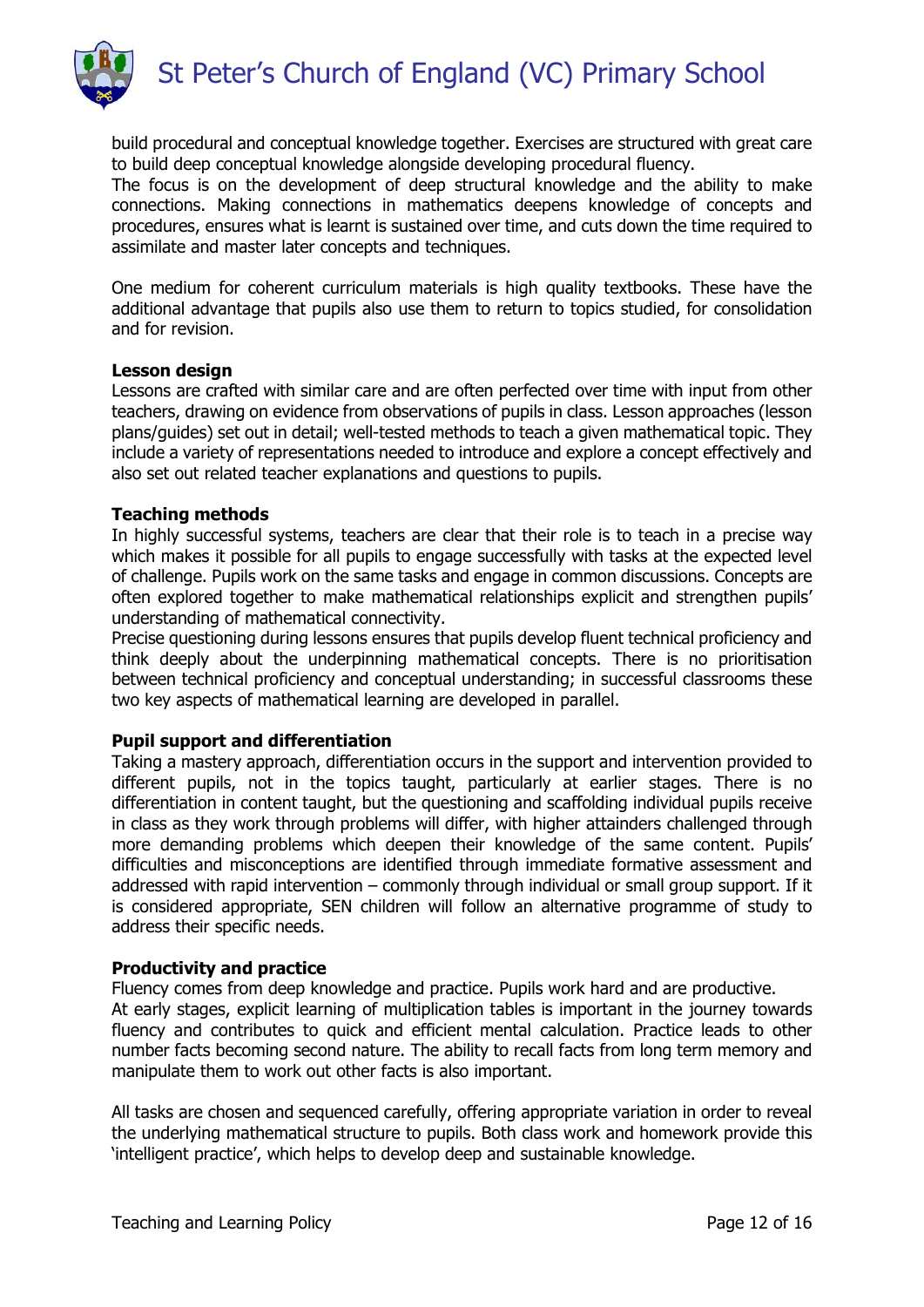

# Concrete Pictorial Abstract Approach (CPA)

One of the key learning principles behind the Singapore maths is the concrete pictorial abstract approach, often referred to as the CPA approach.

The concrete-pictorial-abstract approach, based on research by psychologist Jerome Bruner, suggests that there are three steps (or representations) necessary for pupils to develop understanding of a concept. Reinforcement is achieved by going back and forth between these representations.

#### Concrete Representation

The enactive stage - a student is first introduced to an idea or a skill by acting it out with real objects. In division, for example, this might be done by separating apples into groups of red ones and green ones or by sharing 12 biscuits amongst 6 children. This is a 'hands on' component using real objects and it is the foundation for conceptual understanding.

#### Pictorial Representation

The iconic stage - a student has sufficiently understood the hands-on experiences performed and can now relate them to representations, such as a diagram or picture of the problem. In the case of a division exercise this could be the action of circling objects.

#### Abstract Representation

The symbolic stage - a student is now capable of representing problems by using mathematical notation, for example:  $12 \div 2 = 6$ . This is the ultimate mode, for it "is clearly the most mysterious of the three."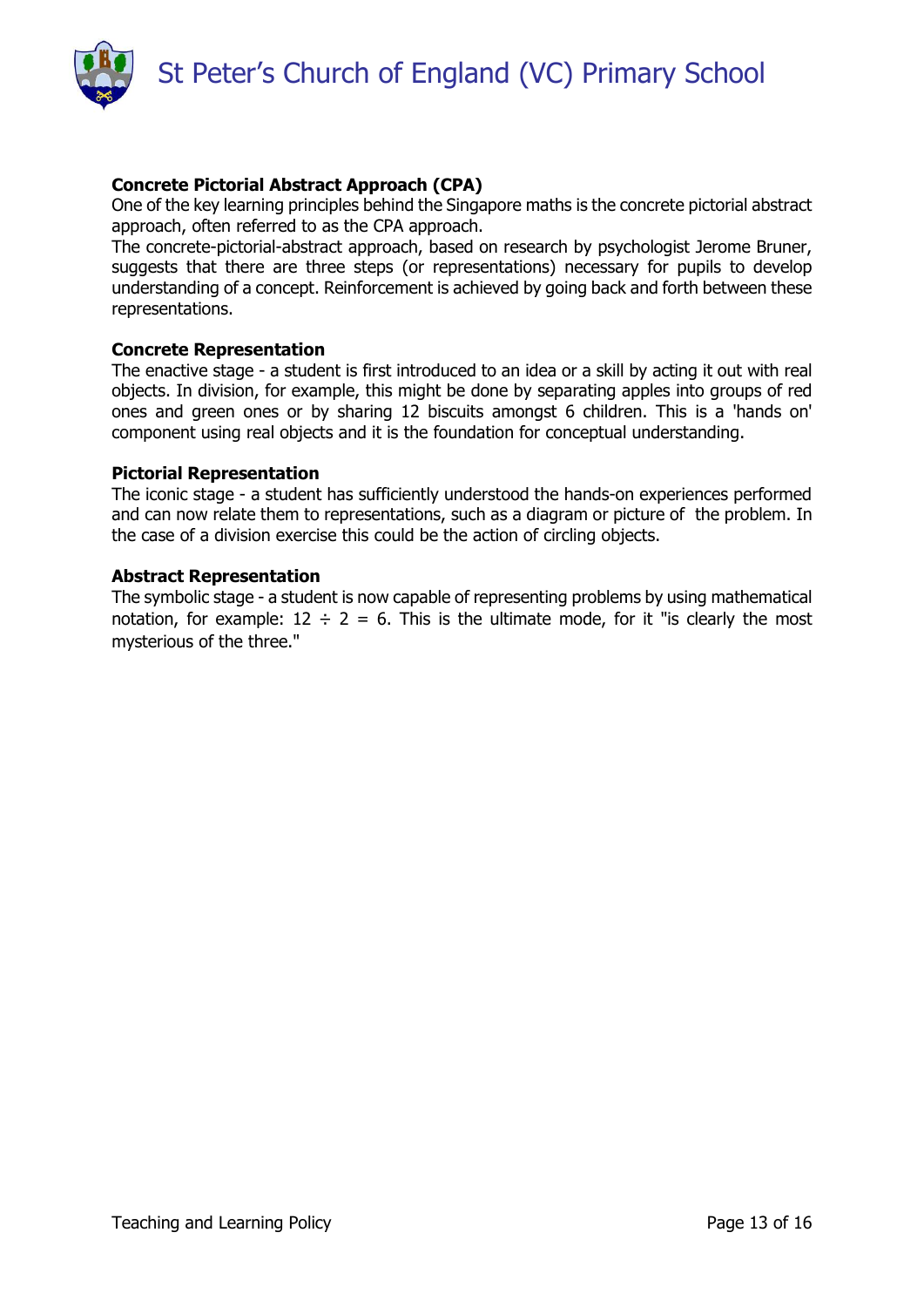St Peter's Church of England (VC) Primary School



# Computing

At St Peter's Church of England Primary School, we are dedicated to making sure we give children the opportunity to become computer literate with the knowledge to use technology safely and confidently. We currently use a variety of resources to teach the three strands of the computing curriculum; Information Technology, Digital Literacy and Computer Science. Our main resources are laptops and iPads where we have access to our online resource called Purple Mash. Teachers can use Purple Mas to plan, assess and teach lessons in a creative way. Children are also able to access Purple Mash at home on either a tablet or computer. We also have practical resources such as Beebots, Pro bots and Lego Wedo's.

## Laptops and IPads

We currently have 30 laptops and class set of iPads. These are kept in secure locations where teachers and children will need to retrieve and bring to their classrooms.

## Purple Mash

Children have their own secure log in for Purple Mash. They will receive log in details in Reception and these will continue with them until they leave school in Year 6.

## Overview and Plans

The yearly overview, termly overview and the weekly for the computing curriculum are on the K drive where you can also access the assessment criteria.

#### **Timetabling**

Each year group is given a one-hour slot for computing lessons once a week. This slot allows them access to both laptops and iPads. If another teacher would like to access the resources at any other time for other lessons then they are welcome to.

Please see our Computing Policy for further guidance.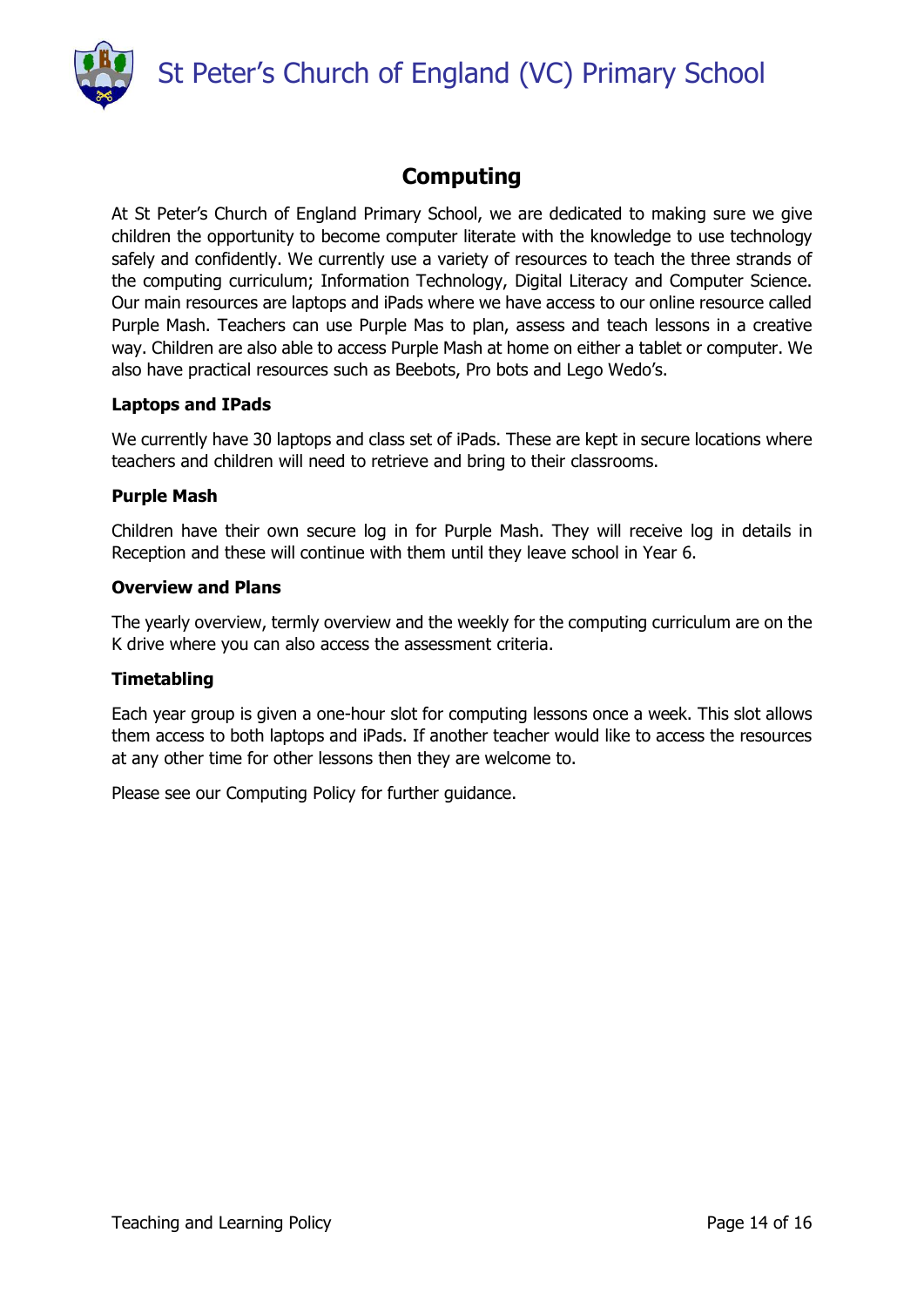

# PSHE Personal, Social, Health and Economic (PSHE) Education

PSHE is taught across all year groups. In Reception, PSHE is a Prime Area and covered by guidance set out in the Early Years Foundation Stage. As this is the children's first experience of School life and possibly their first experience working together with peers, time spent developing the children's understanding and skills in this area is paramount. In subsequent year groups, teaching and learning time allocated to PSHE is approximately forty minutes to an hour per week. Although some class teachers may teach longer sessions on a bi-weekly basis. In Key Stage One and Key Stage Two we use the PSHE Association Programme of Study.

The Programme of Study has a set plan for each week. However, our approach is flexible and the children in the class may benefit from key aspects of the programme being taught and studied at different times throughout the year. For example, if there are children you know of who may benefit from talking about bereavement or current issues that are affecting relationships between peers. Some areas of The PSHE Programme of Study lend themselves to other taught subjects, particularly Religious Education which again may be a reason to deviate from the order of the plan.

As a Rights Respecting School, each PSHE lesson is linked to the United Nations Convention on the Rights of the Child (UNCRC). Class teachers are expected to make reference to the particular article or offer children opportunities to suggest which children's right they think links to the lesson in question.

On our school K-drive, in the curriculum folder, you will find a PSHE Association toolkit, the PSHE Association Programme of Study. The long term plan for the whole school can also be located here, together with medium term plans for each year group.

There are no books for PSHE, however, class teacher are expected to upload two pieces of evidence (per class) for each term. Evidence may include photographs' pupil/parent/teacher voice, written word, class plan, art work, posters etc. Evidence should be uploaded to the PSHE evidence folder on the K-drive at the end of each term.

Class teachers will be observed teaching PSHE once each academic year. This is not a formal observation, it is undertaken in order for the subject lead to monitor how the PSHE is delivered across the school.

Staff will be asked to complete a questionnaire annually. This will identify any areas in which staff feel they would benefit from further training and allow for opportunities to discuss how teaching and learning of PSHE could be improved.

If staff find certain areas of the PSHE difficult to discuss with the children or are unsure how to lead the lesson, they should consult the PSHE subject lead or Head Teacher to discuss the most suitable and effective way to teach the lesson.

Please see our separate PSHE Policy and our SRE policy for further guidance.